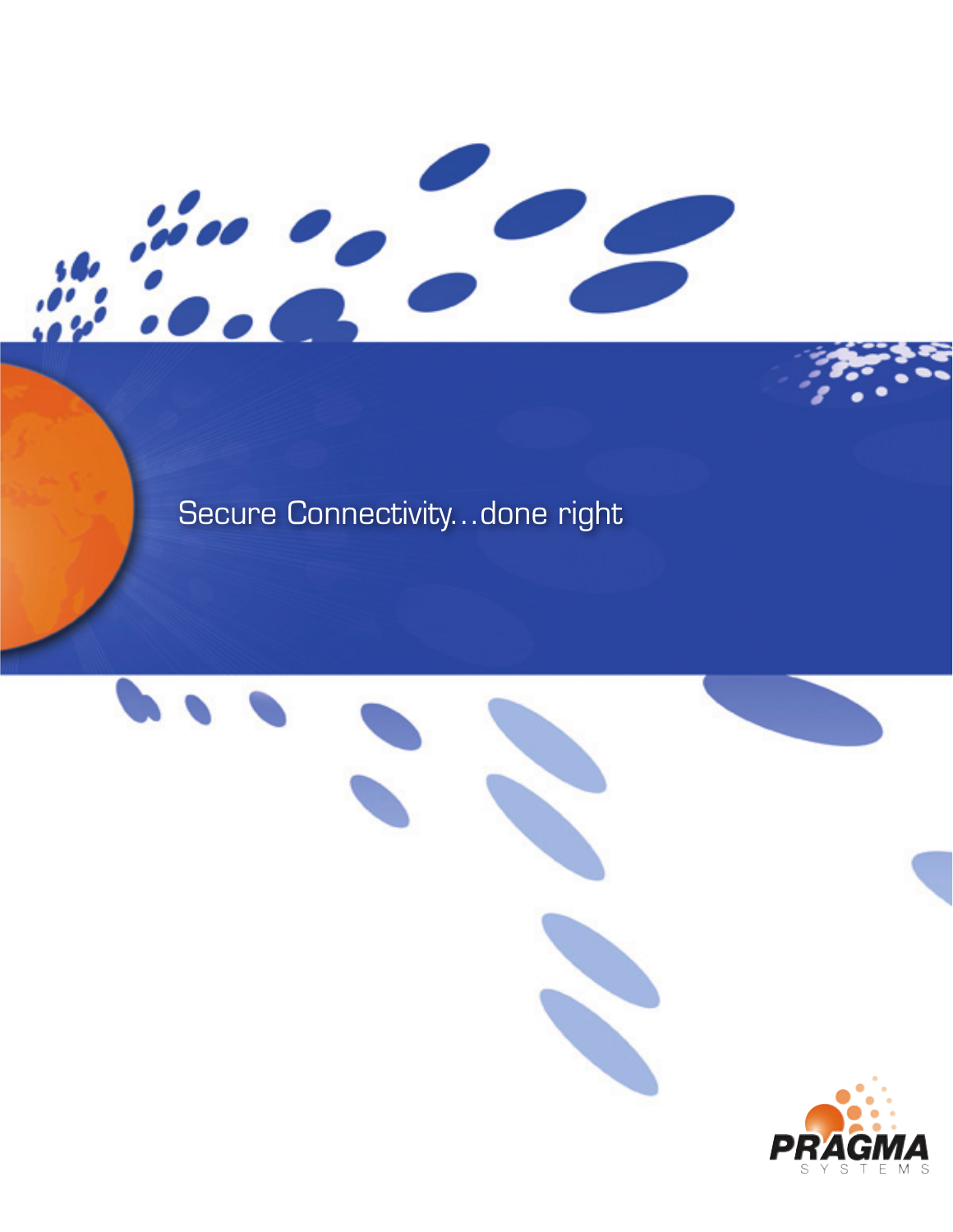### From the desk of the CEO



To Our Valued Customers and Partners,

Welcome to Pragma Systems. It is my pleasure to invite you to learn more about Pragma Systems, Inc. and our technology.

Pragma's sole focus, from its inception, has been to offer high quality, high performance software and IT services that corporations and organizations utilize to run their enterprises efficiently. The technologies we have used over the years have changed based on the dynamics of the market, but our dedication to quality, focus on customer support, and desire to exceed customer expectations has not changed. Our technology development process starts by understanding the various needs of our diverse customer base.

We find out through extensive research, and market and industry trends, the direction in which technology is headed. Then we validate this direction by talking to you, our future customers and partners. The results of these conversations have led to our position as the market's leading provider for telnet and SSH technologies for your secure connectivity needs. Our entire team takes pride in the products we build and the customer service we provide. This dedication to serve customers with the best software and services has helped the company assist over 2,100 customers worldwide and, we believe, will sustain and drive the growth of Pragma for years to come.

If you have any questions, do not hesitate to contact us.

Sincerely,

Quamrul Mina Co-founder and CEO Pragma Systems, Inc.

From the desk of the CTO



To Our Valued Customers and Partners,

I am glad to have a chance to write to you about the company. The abilities of Pragma's founding team earned the company its first customer – IBM's development group in Austin. With innovation in software and our hard work, this tradition has continued, winning Pragma hundreds of top tier customers worldwide.

Our winning methodology is simple. Each member is fully dedicated to the success of the project they are working on. It is our dedication to work that makes us better.

With the opportunities and needs of customers changing, Pragma has responded with product and services that meet the requirements of our growing customer base. We will continue to hire the most able software designers and IT problem solvers and bring you mission critical software and highquality cost effective IT services to operate your enterprises smoothly and efficiently. Please contact us on how we can further assist you.

Sincerely,

David S. Kulwin Co-founder and CTO Pragma Systems, Inc.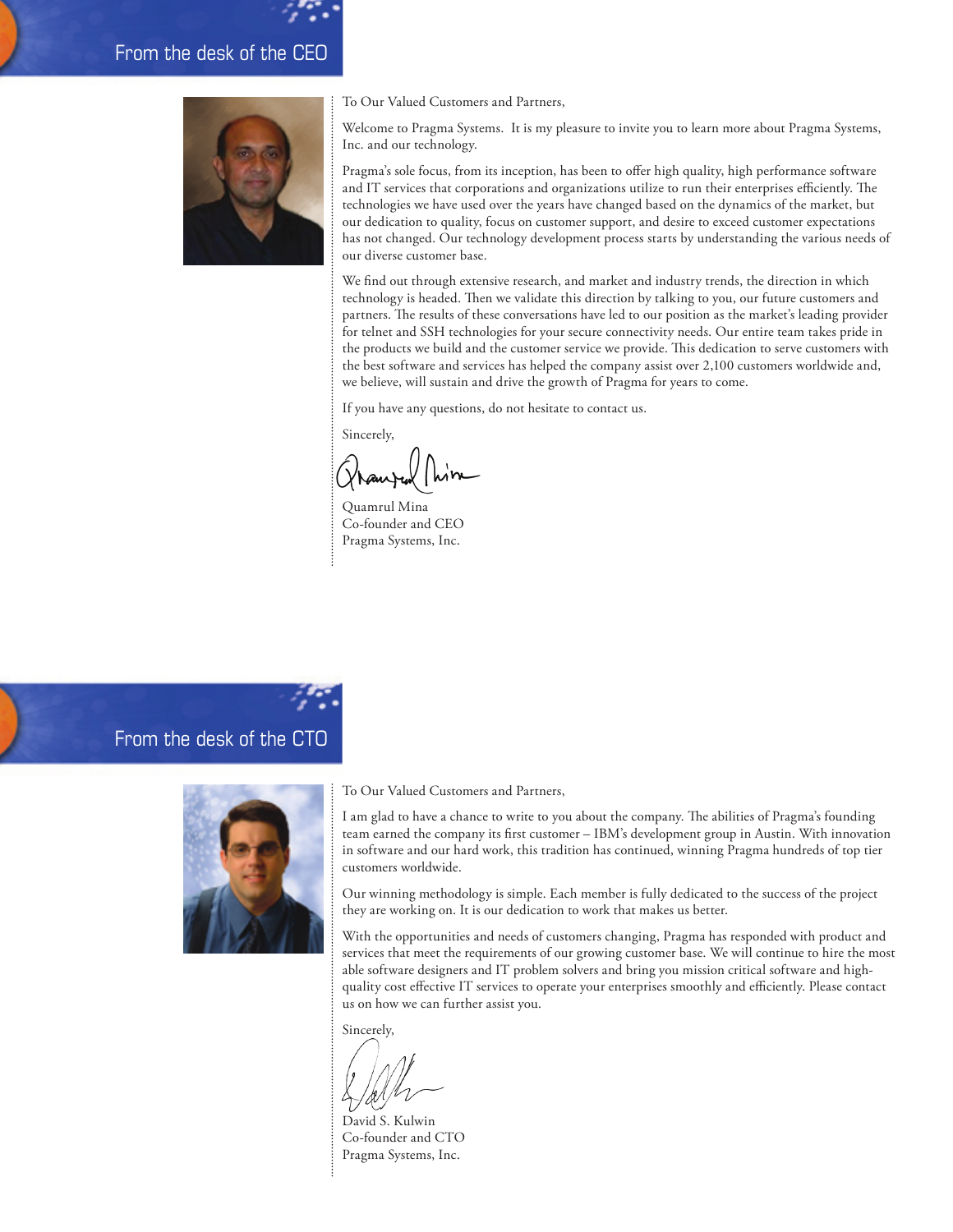## Pragma Systems: your telnet and ssh solutions provider

The corporation of today is faced with constant challenges in providing secure and reliable access, control, and management capabilities across their network and computing infrastructure. With these challenges come seemingly endless requests for more….more information, more access, and more productivity. Unfortunately, there also seem to be more solutions providers that offer 'one stop shopping' as it relates to networking, infrastructure, and security solutions.

That is where Pragma Systems comes in. Pragma Systems is not your 'one stop shop' for any and all of your networking and security needs. What we are is focused. Focused on providing the most secure, fast, scalable, and reliable solutions for your telnet and ssh connectivity needs.

With more than 16 years solely focused in the telnet and ssh space, Pragma Systems has achieved a level of technical knowledge, domain expertise, and industry experience to lead the market in the effectiveness and extensibility of its software solutions.

Pragma Systems is a privately held corporation with headquarters located in Austin, Texas. The organization was founded in 1995 by David Kulwin and Quamrul Mina, with the intent and focus to design, develop and port networking software for Fortune 500 companies. In a short period of time, companies like IBM, Tandem, and Tivoli became customers. The organization's focus on customer service and providing customized and extensible solutions has provided the foundation for the reputation of reliability associated with Pragma Systems.

In 1996, Pragma started developing industrial grade software for the emerging 32-bit Windows NT platform. From that point on, Pragma has delivered high quality products and services focused on Windows Server 2012/Windows 8/2008 R2/2008/Vista/2003/XP/2000 operating systems. In the summer of 2006, the company continued its focus on technical innovation, and was the first in the secure connectivity segment to announce products built on the 64-bit platform.

Pragma's software is deployed in the majority of Fortune 500 companies in the USA and over 2100 companies worldwide in over 62 countries. Our clients include banks and financial institutions, U.S. and international universities, telecommunications companies, internet service providers, foreign government agencies, computer hardware manufacturers, real estate, software companies, aerospace, hotels, supermarkets, retailers and many others.

Our customers include: Target, McKesson, Food Lion, Micron, Dell, Intel, IBM, NTT, Sony, Coca-Cola, Symbol, Daimler Benz, Boeing, HP, Siemens, Motorola, Bank of America, Bank BNP-Paribas, Barclays Bank, IMF, Unilever, Woolworth Australia, Sogei Italy, SchlumbergerSema and Reynolds Aluminum.

Pragma's products have won top awards in the industry like PC Week Analyst's Choice and NSTL's best in class rating. Pragma has also been recognized by Microsoft as a top 75 fastest growing Windows Independent Software Vendor. Our technology partnerships continue our reputation for "best in class" ranging from Computer Associates to Hewlett-Packard, IBM and Symbol Technologies, Inc.

### **Pragma Systems –**

Your Telnet and SSH Solutions Provider.

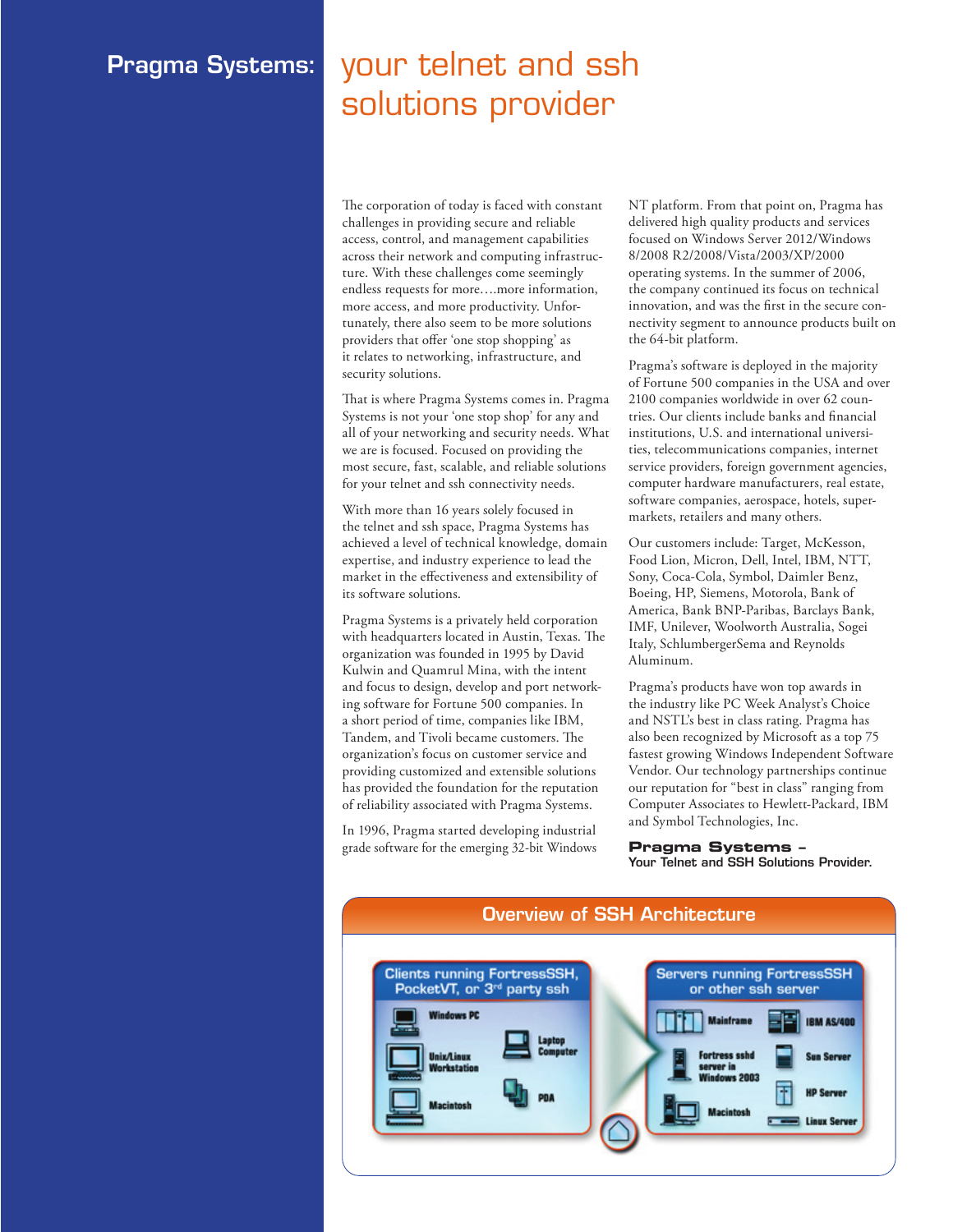# software products

## Pragma Systems: Secure connectivity, done right...



Pragma Systems Inc. is the leading provider of enterprise class remote access and security software for Microsoft Windows platforms. Pragma is an industry leader in Secure Shell and Telnet technology and offers the most popular TelnetServer for Windows. The company's end-to-end solutions of servers and clients provide highly secure access to corporate supply chain, CRM, distribution and warehouse applications over wireless, Bluetooth, LAN, WAN and mobile networks.

Pragma's secure connectivity product solutions are a fundamentally more secure way to achieve remote management, file transfer and application delivery across your entire network infrastructure. Our technology is a proven and reliable enterpriseclass solution for Windows environments and provides for breakthrough levels of speed and scalability. Our customer service and engineering departments provide world class customer service, and specialized customization particularly suited to our customers needs.

### **Pragma Systems Products**

Pragma's secure connectivity solutions are ideal for financial institutions, healthcare organizations, government facilities, retail outlets, and across any enterprise network. Our technology can be quickly and easily integrated into your network infrastructure.

### Technology Background

**Pragma's current product focus is for the Windows Server 2012/ Windows 8/2008 R2/2008/Vista/2003/XP/2000.** We have the highest quality software developers with extensive knowledge of these diverse technologies. The experience of our software developers and their cultivation of new technologies allow Pragma to bring customers reliable, steadfast solutions to incorporate into their enterprise environment. Pragma's choice of platforms shows that our vision and understanding of the marketplace has proven to be accurate. Success in the software environment is greatly dictated by the correct selection of the operating system and development technologies. Pragma has consistently selected the right platforms for the present and the future. We consistently research the software and technology marketplace to locate what quality products should be built and what customer needs are.

### Pragma TelnetServer

**Pragma Systems TelnetServer**

Remote Access. Remote Applications. Remote Control.

Pragma Systems offers the market's leading and most feature complete Telnet Server product for usage across Windows Server 2012/Windows 8/2008 R2/2008/Vista/2003/XP/2000. 64 bit support now available.

*Pragma Systems – Your Telnet Market Standard™*

### FortressSSH Server

### **Pragma Systems Fortress**

Your Secure Remote Access and Management Tool for the Windows Enterprise.

Pragma Systems offers a comprehensive FIPS 140-2 certified SSH Server product for usage across any Windows Server 2012/Windows 8/2008 R2/2008/Vista/2003/XP/2000 environments.

*Pragma Systems – Your SSH Market Standard™*

### FortressSSH ClientSuite

Anytime, anywhere connectivity for Windows environments.

Pragma FortressSSH ClientSuite supports 2-factor authentication (RFC 6187) and includes a rich collection of Windows client programs needed to access Fortress or any Secureshell servers. The ClientSuite contains Graphical 2-in-1 SSH-Telnet Client, Graphical SFTP client, SCP client and a set of command tools for certificate, systems and security management.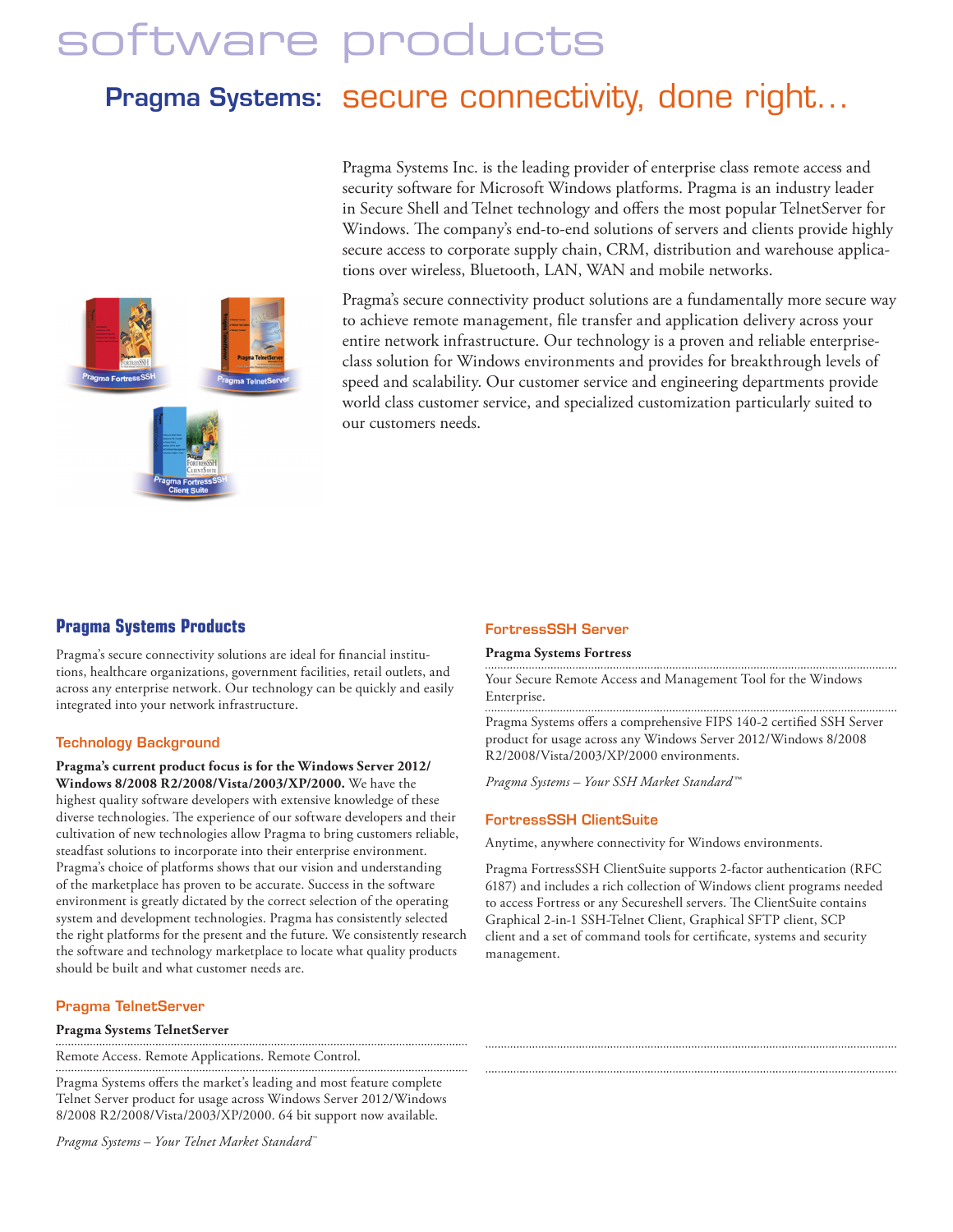*"Bang for a buck! Pragma's TelnetD is a great value! With it you get the telnet access with UNIX and INETD which can spawn any Win32 console app. Good stuff!"*

*–* Nigel Ellis, Software Design Engineer Microsoft Corporation



## PGWEEK



### **Pragma Systems Advantages**

Our technology has clear advantages over other telnet and ssh solutions including:

- Fundamentally solves security challenges associated with remote management, file transfer and application delivery
- Is highly secure, fast, and scalable
- **n** Results in significant business benefits

### **Our Products**

Pragma is committed to providing customers with the highest quality products.

- Pragma TelnetServer Pragma TelnetServer - PC Week Analyst Choice
- **n** Pragma FortressSSH Server
- <sup>n</sup> Pragma FortressSSH ClientSuite



Pragma takes into consideration many factors before developing our products. Market needs, feedback from current and potential customers, product positioning, technology, industry trends and our knowledge are some of the guiding principles in selecting the products we build. We pay particular attention to each key phase in software development from initial customer requirements to initial design architecture through testing and onto specific alpha and beta testing with direct customer feedback.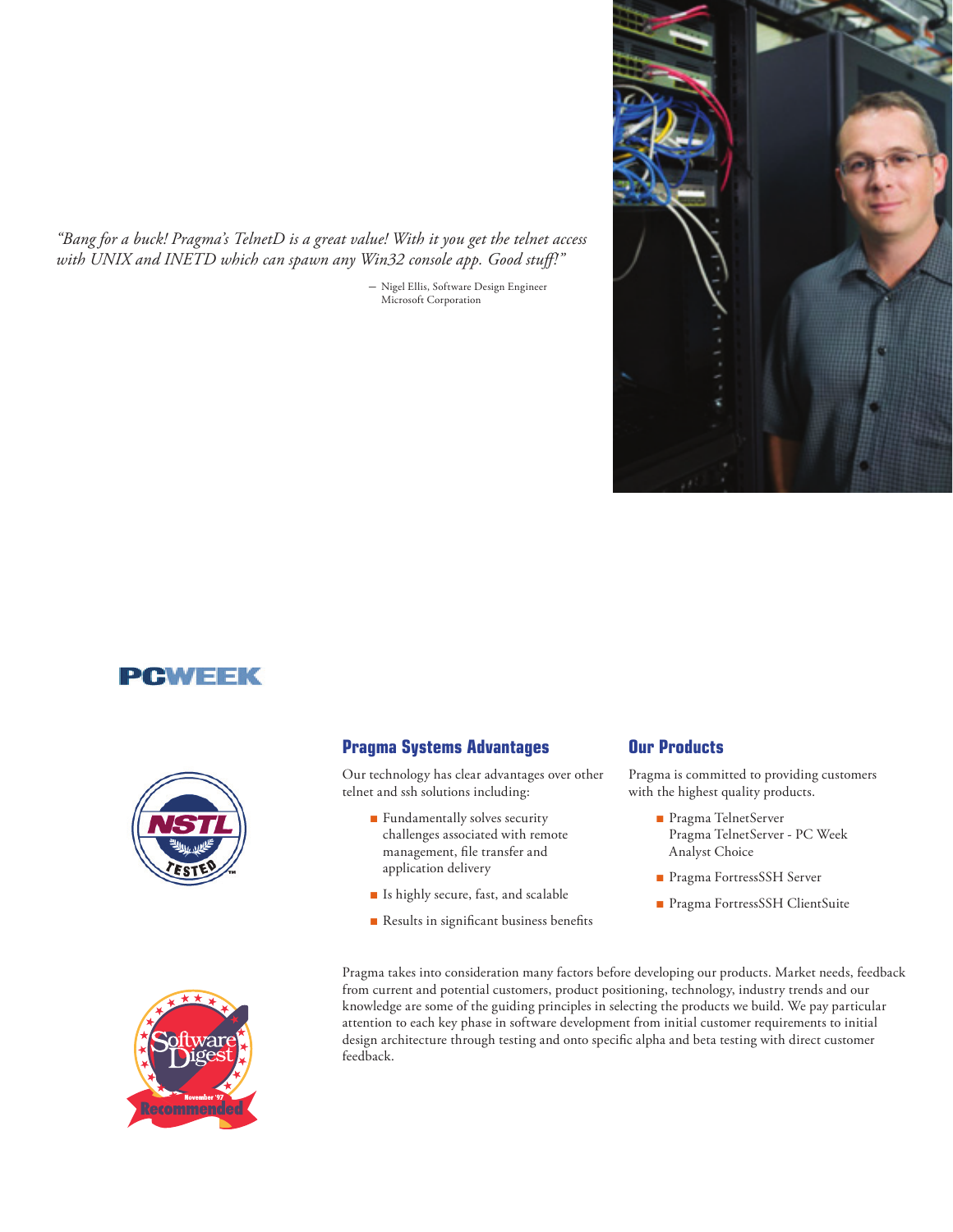# relationships

### **Customer Relations**

**Pragma prides itself on world class customer support.** We accept email, mail, faxes and phone calls for support. We are easily accessible to assist our customers. Providing quick and effective solutions is of utmost importance for customer satisfaction. Our customers are very pleased with our rapid response time to their inquiries. We go far beyond the call of duty to satisfy our customers needs. When we are contacted, we make sure that the correct person answers the appropriate question, so you are assured complete and accurate answers.

We assist people in choosing the correct solution before they purchase our product. At Pragma, we answer calls about our evaluation version to ensure that the customer's needs are satisfied by our product. We feel that it is extremely important to support our customers, through their trial and evaluation process, and for the entire time they are utilizing our software. Many of our customers call asking for specific customization requests. We listen to these requests, and work with each customer to build our products to suit their individual needs. Our dedication to our customers, and focus on surpassing their expectations by providing them with customized solutions is what separates us from our competition.

### **Pragma Employees**

**Each employee at Pragma Systems is hand-picked to possess talent, motivation, innovation**  and dedication. Every person is expected to perform at their highest capacity and creativity. Successful companies require efficient communication, vision, attention to detail and commitment to quality. This is what makes our team stand out from our competitors.

Every developer is hand picked among experienced leaders in the industry. Each programmer has proven themselves in programming, engineering, architectural and managerial roles. The software developers are committed to their work and continual learning. Superb software creation requires good design, innovation, process and testing. Our programmers understand the essence of software creation and have the ability to create reliable, advanced software solutions for a variety of form factors.



*"My customer needed the modems on a new Windows 2000 server to answer like a Unix system. An Internet search turned up several potential terminal server venders, but Pragma Systems had the only product that could handle the job...I identified several customizations needed to enable the exact performance my customer needed. Pragma technical staff was most responsive to my requirements and added considerable flexibility via a new release of their product...Pragma's product performance & support has been superior."* 

> *–* Joe Smith, President Technology Today, Inc.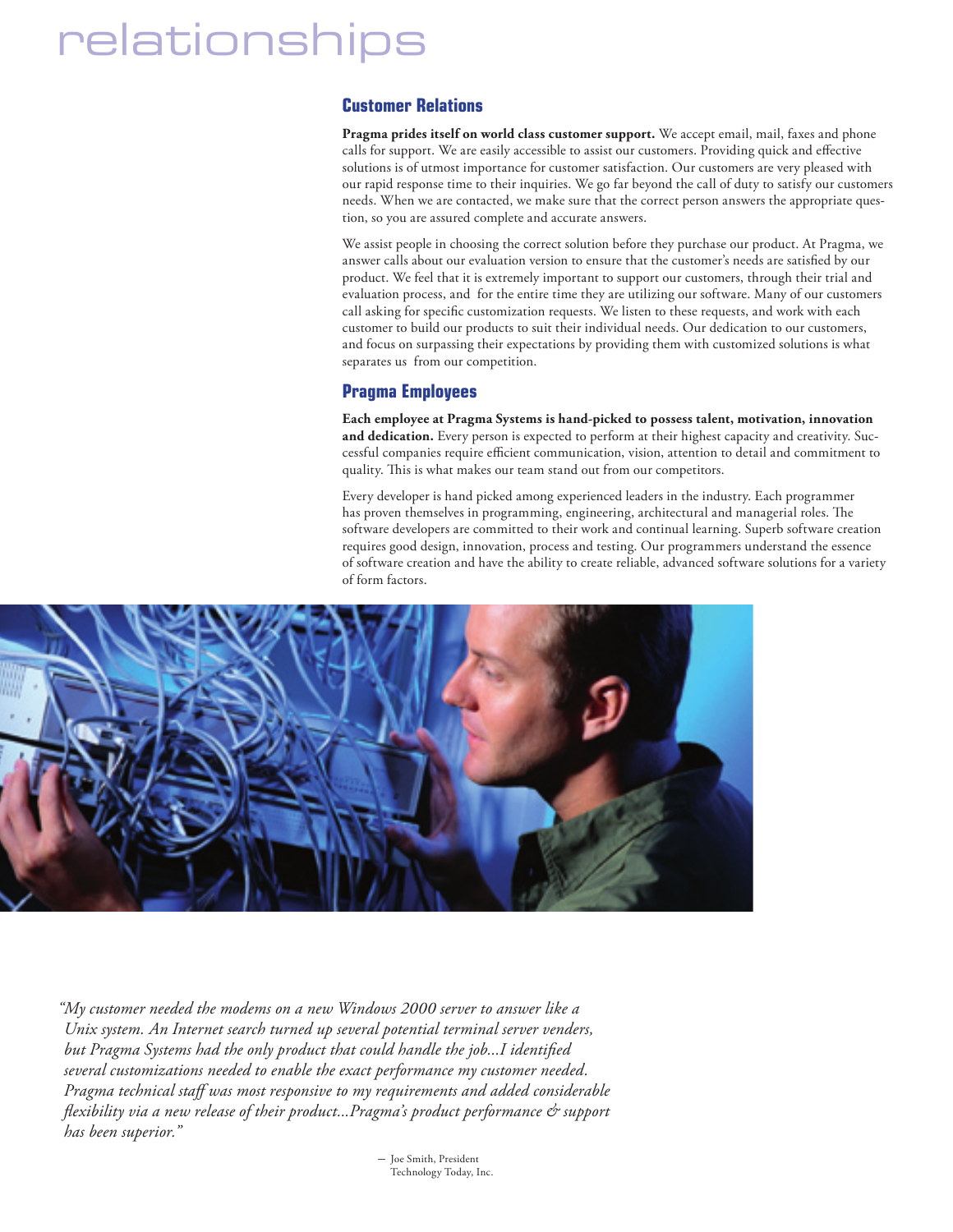### **Some Pragma Customers**

### Financial Services

Bank of America Wachovia Barclays Bank (UK) Bank BNP- Paribas (France) International Monetary Fund (IMF)

### **Healthcare**

McKesson Corp. Marshfield Clinic

### Supply Chain Management

Target Corp. K-Mart Best Buy Food Lion *(a subsidiary of Delhaize LLC of Belgium)* Woolworth (Australia)

### **Enterprise**

Coca Cola Boeing Georgia-Pacific Shell (Brazil) NTT (Japan) Unilever (UK) EADS (Airbus, France) Siemens (Germany) Motorola Diamler Chrysler (Germany) Sogei (Italy) SchlumbergerSema (Sweden) Dell Computer Corp. Micron Technologies Microsoft Intel Hewlett-Packard Hitachi (Japan) Sony (Japan) Toshiba (Japan) Alcatel (France)





**Microsoft** – Pragma is a Microsoft Certified Partner since 1997 providing Windows products and services to enterprise customers.

**Hewlett-Packard** – Pragma is an HP Developer and Solution Partner Program Member.

**Computer Associates** – Pragma is a CA Smart Partner for server products.

**Symbol** – Pragma is a member of Symbol's Premier Independent Software Vendors Program.

### **Variety of Skill Sets**

- Porting UNIX/Linux software to Windows 2003/2000
- Java,J2EE and micro-Java based development
- Mobile phone/PDA/ wireless development in Symbian OS, Palm OS or Windows Mobile, CE and PocketPC
- Linux and embedded Linux based development
- Microsoft Windows 2000, .NET, Windows 2003 server, ASP, IIS, Visual C++
- Visual Basic based applications and systems software development
- Security and Cryptographic software development
- Web Services, XML,SOAP based web centric enterprise applications development
- Web content creation, website development and multimedia content generation
- Call Centers and 24/7 support facility

*"We are extremely happy with the Windows programming expertise and the high level of quality exemplified by the Pragma programmers."*

> *–*Carlos Alonso, Manager HP/Tandem

symbol